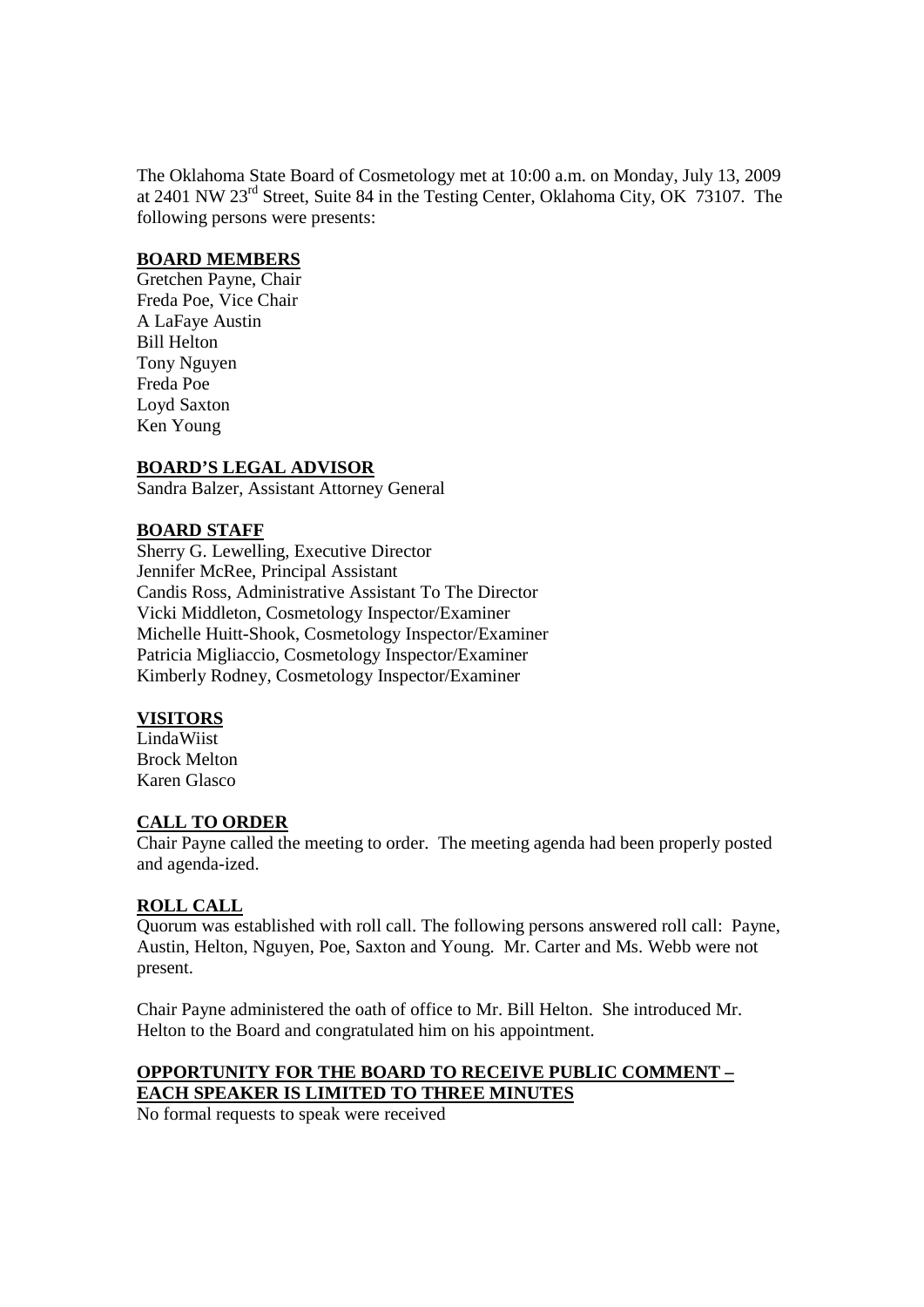## **BOARD DISCUSSION AND POSSIBLE ACTION RE: APPROVAL OF MAY 11, 2009**

A motion was made by Mr. Young and seconded by Ms. Poe to approve the Board meeting minutes of May 11, 2009.

VOTING: Poe, yes; Austin, yes; Nguyen, yes; Saxton, yes; Young, yes. Motion carried.

## **BOARD DISCUSSION AND POSSIBLE ACTION RE: APPROVAL OF FY 2009 4th QUARTER FINANCIAL STATEMENT**

A motion was made by Ms. Poe and seconded by Mr. Nguyen to approve the FY 2009  $4<sup>th</sup>$ Quarter Financial Statement.

VOTING: Poe, yes; Austin, yes; Helton, yes; Nguyen, yes; Saxton, yes; Young, yes. Motion carried.

# **BUDGET COMMITTEE MEETING REPORTS – FREDA POE, CHAIR – REPORT FROM LAST MEETING AND COMMITTEE RECOMMENDATION**

Ms. Poe reported that the Committee met in the morning and reviewed the reports and it showed there are positives in the numbers and there is now a small cushion showing for emergency. She also stated that the Committee had reviewed the Budget submitted to State Finance that has not been approved yet.

# **BOARD DISCUSSION AND POSSIBLE ACTION RE: APPROVAL OF FY 2010 BUDGET**

Mr. Young made a motion seconded by Ms. Poe to approve the FY 2010 Budget. Ms. Balzer stated she had concerns regarding the practice of submitting the Budget to State Finance prior to the full Board vote to approve even if the Budget Committee had approved it prior to submittance. She requested that this practice be reviewed. VOTING: Poe, yes; Austin, yes; Helton, yes; Nguyen, yes; Saxton, yes; Young, yes. Motion carried.

# **FINE ASSESSMENT COMMITTEE MEETING REPORT - KEN YOUNG**

Mr. Young stated that the Committee met in the morning and began working on a draft of the language to identify the areas for authority to be specific to people practicing without a license and to persons employing people without a license. He also stated that the Committee would be prepared to submit something in writing to the Board for further consideration at the September meeting.

Ms. Austin stated that she feels strongly that this Board should look at fines for sanitation and disinfection also.

# **BOARD DISCUSSION AND POSSIBLE ACTION RE: APPROVAL OF SALON LASERS – KEN YOUNG**

Page 2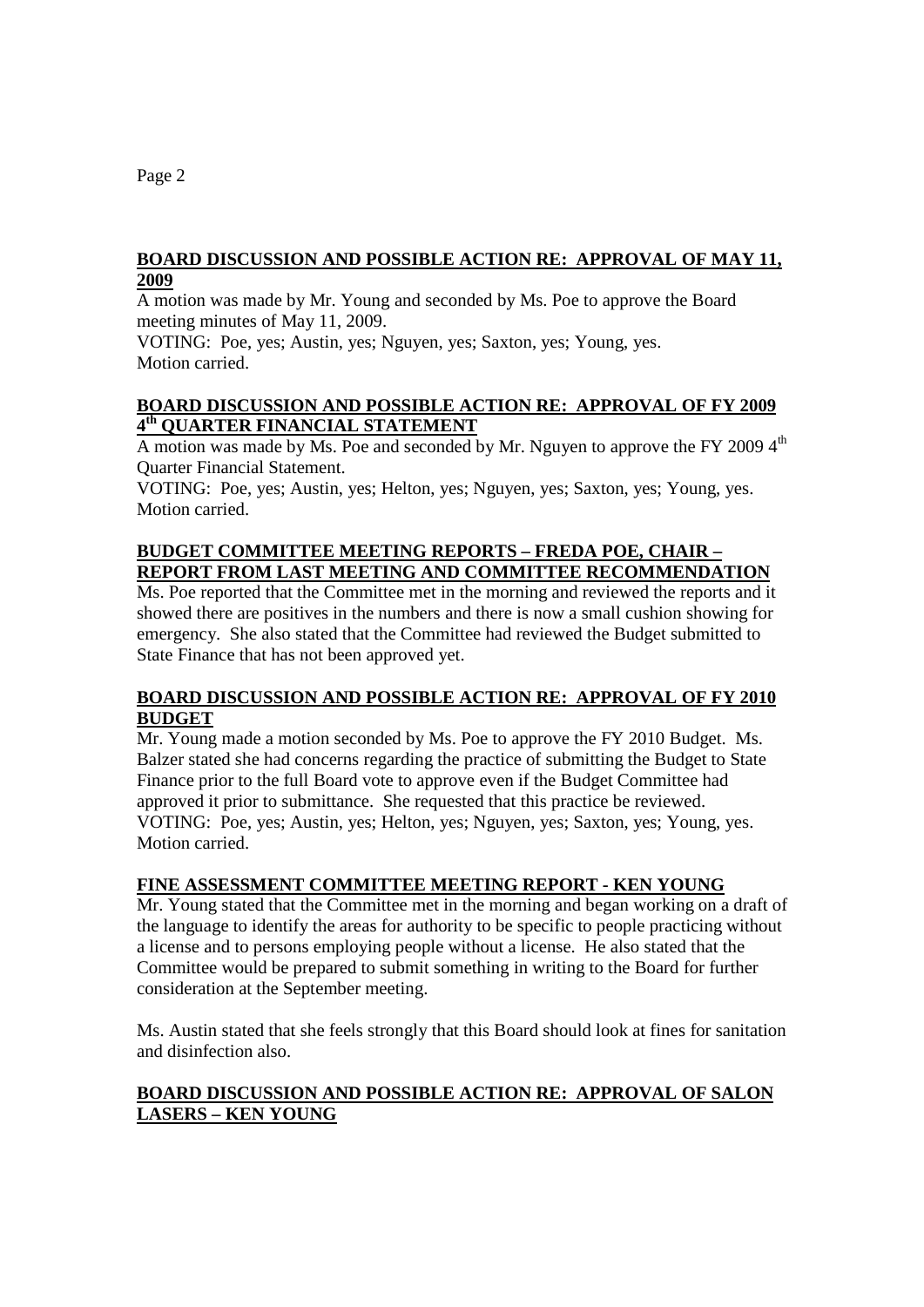# Mr. Young provided the Board with written material from a company that states their laser is safe for use in salons. He stated he understands the Board cannot endorse a single product but would like the Board to consider safe use of lasers. He will have more information to share with the Board at the next Board meeting for consideration.

## **DIRECTOR'S REPORT – SHERRY LEWELLING**

Ms. Lewelling provided the Board with a written report. She introduced the two new Inspectors, Patricia Migliaccio and Kimberly Rodney, updated the Board on vehicles that have been ordered, online renewal progress and the request from the Board to utilize the website to disseminate information rather than sending out a costly newsletter. She also talked about the progress being made regarding obtaining an HB 1804 affidavit on all licensed individuals and all efforts currently being made to get this done. Ms. Balzer expressed some concerns and will get with Ms. Lewelling and staff this week to review the processes. Ms. Lewelling told the Board of her goals with the use of the new website and received favorable feedback from Board members.

## **BOARD DISCUSSION AND POSSIBLE ACTION RE: DISCONTINUING NEWSLETTER AND ADDING DIRECTOR'S PAGE ON WEBSITE**

A motion was made by Ms. Poe and seconded by Ms. Austin to discontinuing sending out the newsletter and utilizing the Director's Page on the website to disseminate information.

VOTING: Poe, yes; Austin, yes; Helton, yes; Nguyen, yes; Saxton, yes; Young, yes. Motion carried.

## **BOARD DISCUSSION AND POSSIBLE ACTION RE: APPROVAL OF DELEGATES TO ATTEND THE ANNUAL NIC CONFERENCE SEPTEMBER 26-29, 2009 IN MYRTLE BEACH, SC**

The following persons expressed an interested in attending the conference: Mr. Helton, Ms. Poe, Ms. Payne, Ms. Lewelling, Mr. Nguyen, and Mr. Saxton. Ms. Austin stated that she would be attending as an officer of NIC and they would be taking care of her expenses. Mr. Young stated that Mr. Carter had expressed an interest to him in attending also.

A motion was made by Ms. Poe and seconded by Ms. Austin to approve delegates to attend the Annual NIC Conference September 26-29, 2009 in Myrtle Beach, SC. VOTING: Poe, yes; Austin, yes; Helton, yes; Nguyen, yes; Saxton, yes; Young, yes. Motion carried.

# **BOARD DISCUSSION AND POSSIBLE ACTION RE: APPROVAL OF DIRECTOR AND INSPECTORS TO ATTEND THE CLEAR CONFERENCE, SEPTEMBER 10-12, 2009 IN DENVER, CO**

### Page 3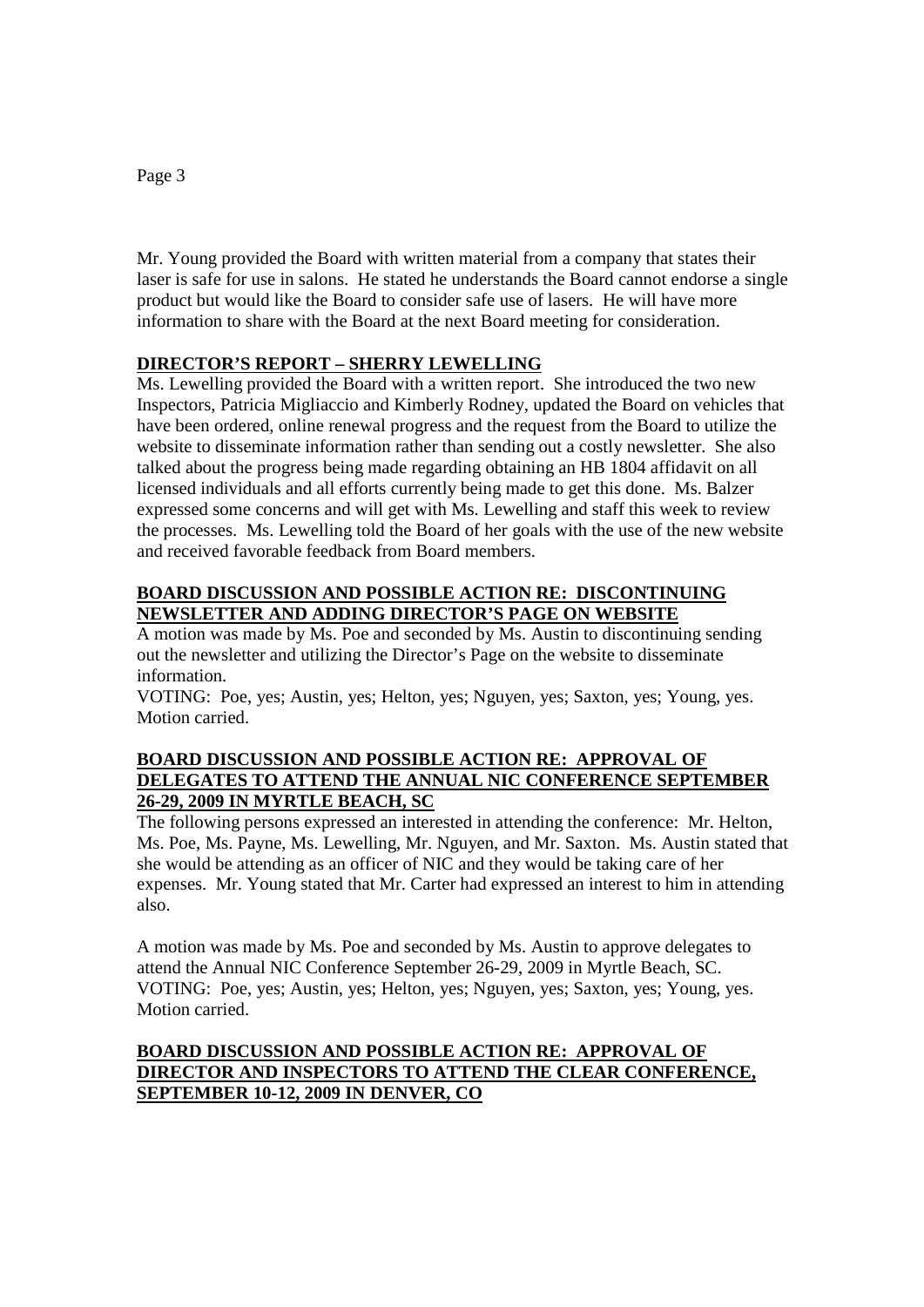Page 4

A motion was made by Ms. Poe and seconded by Mr. Helton to approve that Ms. Lewelling and Inspectors attend the CLEAR Conference September 10-12, 2009 in Denver, CO. VOTING: Poe, yes; Austin, yes; Helton, yes; Nguyen, yes; Saxton, yes; Young, yes. Motion carried.

### **ELECTION OF OFFICERS**

Chair Payne called for nominations for Chair.

Ms. Poe nominated Ms. Payne for Chair Ms. Austin seconded the nomination.

Ms. Payne accepted the nomination for Chair.

Chair Payne called for further nominations and hearing none called for the vote.

VOTING: Poe, yes; Austin, yes; Helton, yes; Nguyen, yes; Saxton, yes; Young, yes. Motion carried.

Chair Payne was elected Chair for 2009-10.

Chair Payne called for nominations for Vice Chair.

Ms. Austin nominated Mr. Saxton for Vice Chair. Ms. Poe seconded the nomination.

Mr. Saxton accepted the nomination for Vice Chair

Chair Payne called for further nominations and hearing none called for the vote.

VOTING: Poe, yes; Austin, yes; Helton, yes; Nguyen, yes; Saxton, yes; Young, yes. Motion carried.

Mr. Saxton was elected Vice Chair for 2009-10.

### **NEW BUSINESS NOT KNOWN OR WHICH COULD NOT HAVE BEEN REASONABLY FORESEEN PRIOR TO POSTING OF MEETING AGENDA – 25 O.S. § 311 (A)(9)**

No new business was heard.

Mr. Young stated he'd like to discuss testing fees and the possibility of raising them with Ms. Balzer and present this information on the September agenda for Board consideration.